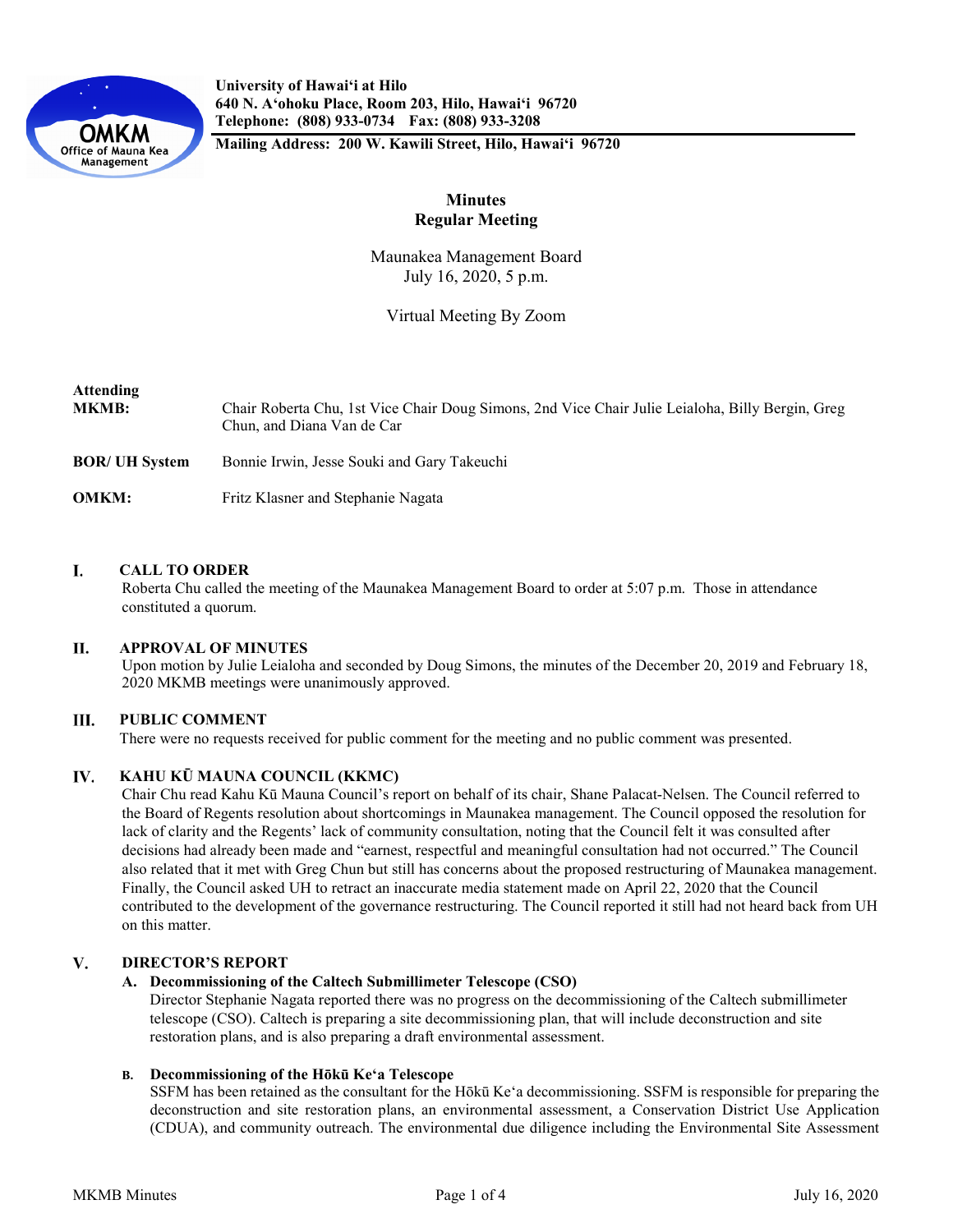and hazardous materials report are nearly complete. SSFM is seeking public comment on alternatives for deconstruction and site restoration, which are on today's agenda as discussion items.

## **C. New Teaching Telescope**

UH is in the process of hiring a consultant for the new teaching telescope. The consultant will be responsible for finalizing the design of the telescope and infrastructure, including the dome and telescope support, environmental assessment, and CDUA. The consultant will also conduct community outreach to inform the public about the new teaching telescope, including the overall size, location, its purpose as a teaching tool for UH Hilo students, and other community purposes.

## **D. Maunakea Management Reorganization – Board of Regents**

As required by the resolution passed by the Board of Regents (BOR) in November 2019, a briefing on the proposed management reorganization was given to the Regents at their April meeting. This included a presentation of other types of management models, including attached agency and multi-agency concepts. The Regents were poised to vote on an internal reorganization model, but because the matter was not agendized as an action item for decision making, it was deferred to May. At the May meeting it was announced that the matter was being deferred to June, and the Regents instead were briefed on modifications to the reorganization plan made since the April meeting. Based on concerns expressed by MKMB, Chair Kudo extended the time for consultation and deferred the matter to August.

## **E. Environment Committee**

The Environment Committee met on June 3<sup>rd</sup>. The Committee discussed the construction of a greenhouse, a requirement of the Visitor Information Station (VIS) ingress/egress Conservation District Use Permit. OMKM is working with community volunteers to help with design options, and construction planning. However, even without a greenhouse, native plant restoration efforts are continuing at the VIS and surrounding areas. Numerous native plants have regenerated and are thriving on their own. The Environment Committee also began review of some of the Hōkū Kea decommissioning documents. OMKM's annual arthropod monitoring concluded at the end of June. Preliminary review of results have identified no new threats and bug levels appear to be in the normal range, just slightly below the long-term average. Finally, annual historic property monitoring is tentatively scheduled to begin in early August.

#### VI. **AGENDA ITEMS**

# **A. Hōkū Ke̒ a Decommissioning Funding Plan**

Fritz Klasner provided an overview of the Hōkū Kea decommissioning funding plan. It is a conceptual document to show proof of resources to complete decommissioning. The plan was prepared by UH Hilo and approved in early June by Chancellor Irwin. Dr. Simons expressed concern whether the document functions as an internal cost estimate to prepare a site decommissioning plan, and how this plan compares to CSO's plan. Dr. Simons was also surprised at the \$600,000 estimate for the removal of a couple of small buildings. He stated that probably exceeded their construction costs, but that the decommissioning cost estimates for three major observatories were in the threeto five-million dollar range. OMKM staff replied they had not received CSO's plan and could not make any comparisons, but Caltech is committed to carrying out the decommissioning of their facility.

Dr. Simons asked about contingency funding, noting it is disallowed by the National Science Foundation. Mr. Klasner replied that UH follows NSF guidelines and the full, detailed cost estimate will be provided with the complete decommissioning plan. Mr. Klasner anticipates SSFM would have a detailed cost estimate during the draft environmental assessment phase, sometime in late 2020 or early 2021.

Ms. Van De Car asked whether the agenda item to approve the decommissioning alternative depends on the decommissioning budget, and whether it is separate from the funding plan; in that case, would the funding on which the alternative is selected affect the funding plan? Mr. Klasner added that to generate the conceptual cost estimate, the entity starts with assuming full removal and full restoration, i.e., taking absolutely everything out and restoring to as close to the original condition as possible, thus costs are on the high end.

It was moved by Dr. Simons and seconded by Ms. Leialoha to approve the Hōkū Keʻa decommissioning funding plan. The motion was carried unanimously.

### **B. Maunakea Education and Outreach Plan**

Director Nagata presented the Education and Outreach Plan (EO-1). The Plan is a Comprehensive Management Plan (CMP) requirement to provide guidelines on informing the public and regular users about the resources and stewardship of Maunakea. As currently drafted, the Plan incorporates several CMP management actions and Native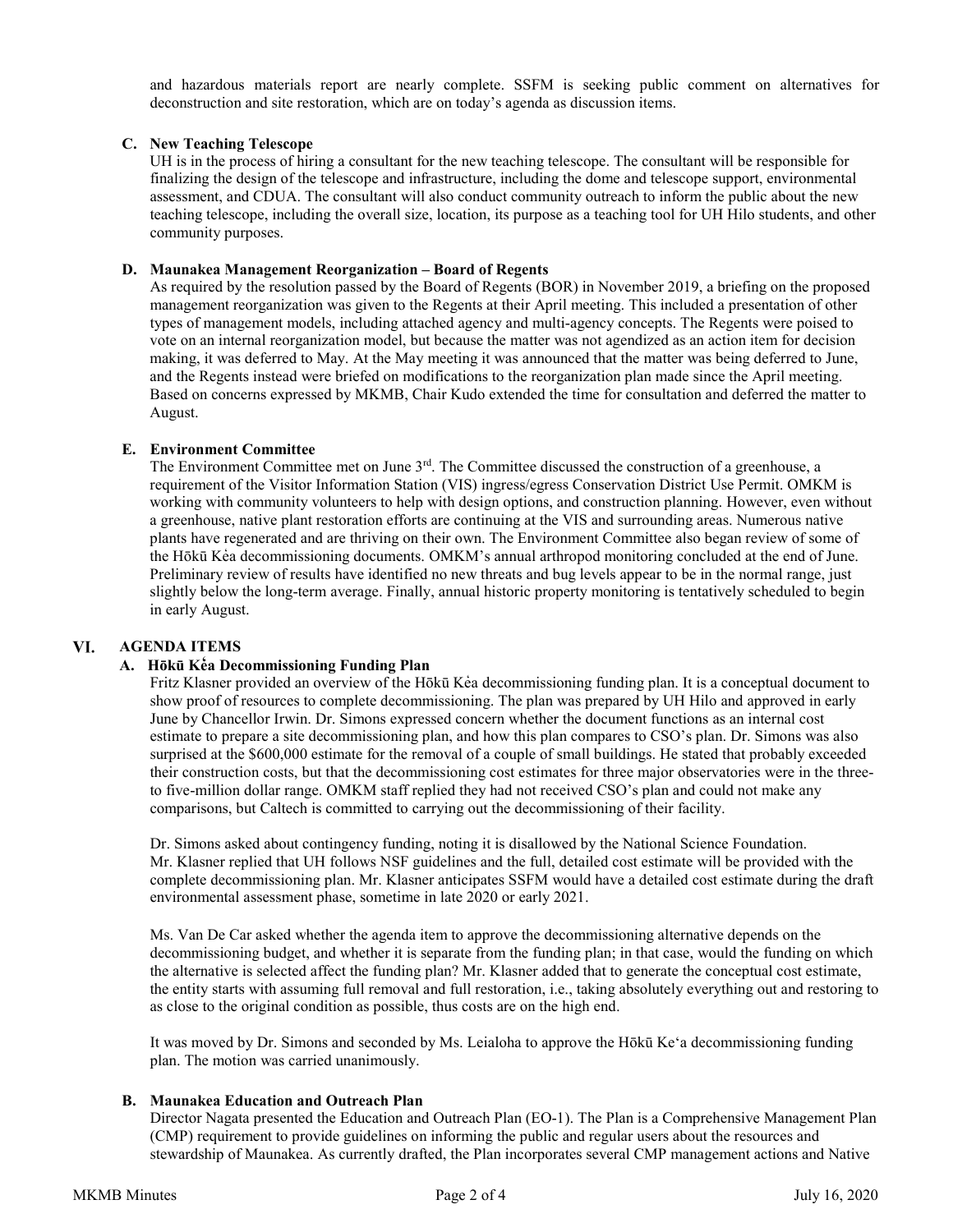Hawaiian cultural perspectives, and is the result of collaborative work by 'Imiloa, Maunakea Support Services, VIS, and OMKM. EO-1 is flexible and broad enough to guide future plans, such as those envisioned and tasked by the Regents to 'Imiloa. Director Nagata further stated Kahu Kū Mauna reviewed the plan several months ago and their comments have been addressed.

Referring to the proposed Maunakea management reorganization, Dr. Simons asked who is responsible for implementing this plan. Director Nagata responded that the CMP points to OMKM as being responsible for the EO-1 and that OMKM already provides educational materials and does its own community and outreach activities. However, Resolution 19-03 that was approved by the Regents, tasked 'Imiloa with developing education and outreach based in their mission and expertise. The plan is broad enough to include programs developed by ʻImiloa. Dr. Chun added that OMKM has a central role in ensuring these plans are being followed and there are many parts of the university that would be involved. The university also has a desire to involve 'Imiloa more as we go forward with this kind of education and outreach, in addition to the outreach that OMKM will continue to do. Dr. Simons requested further clarification on the role of the Office of the Executive Director (OED) under the proposed reorganization, stating the OED would clearly have some oversight, but that OMKM would also still be responsible for ensuring implementation. Dr. Simons also suggested things would get complicated pretty quickly because OMKM is down towards the bottom of the proposed reorganization.

Dr. Chun responded that he encouraged people not to look at the Center for Maunakea Stewardship organizational chart as a hierarchy but as a network that OMKM continues to be a central player in holding the network together.

Dr. Simons asked what the confidence level is of the university's support for this plan. Chancellor Irwin commented that many legislative proposals are now dead and the next two to three years' budget will be very hard, but that 'Imiloa is going ahead with fabricating VIS displays, is committed to continuing work with OMKM on the EO-1, and that the university will do the best it can. She added that resources exist, such as training student interns through 'Imiloa.

Dr. Bergin expressed that 'Imiloa is a wonderful conduit for the community and this presents a huge opportunity.

It was moved by Dr. Simons and seconded by Ms. Leialoha to approve the Maunakea Education and Outreach plan. The motion was carried unanimously.

# **C. Hōkū Ke'a Decommissioning Alternatives**

Mr. Klasner stated the Decommissioning Plan calls for a proposed decommissioning action. The starting point for discussion is full removal and full restoration to the extent feasible. State environmental regulations require that one of the alternatives be a no action one, meaning no removal and no restoration. There are four alternatives proposed for this project including taking everything out and another leaving everything, and two alternatives with various stages of removal and restoration. OMKM discussed the alternatives with Kahu Kū Mauna, the Environment Committee, and with the Decommissioning Review Committee comprised of subject-matter experts such as engineers, architects and planners. SSFM is seeking public inut and based on discussions and public comments receiced there may be revisions made to the alternatives.

What is physically at the site cannot be truly confirmed until physical removal commences. Hōkū Keʻa was originally the Air Force 24-inch telescope with a separate generator building that was used until the another generator building, now summit lunchroom, was built for UH-88. Full removal and full site restoration are under Alternative Four; all areas outlined in white, including all the concrete, pier and slab foundation, would be fully removed. Area A has never had plumbing or buried tanks such as a cesspool, septic tank or fuel lines. Utilities to the Airforce telescope were delivered through buried conduits. The area is currently used by the public for sunset viewing and a starting point for skiers and snowboarders. In Area B, all conduits and cables will be removed. However, UKIRT and the Utility Building need to stay in operation, so digging out conduits around existing live conduits is a challenge under the full removal full restoration alternative. Full restoration means restoring arthropod habitat and the original terrain. Wēkiu bugs are opportunistic, and this area could be good Wēkiu bug habitat. The Environment Committee sees a challenge in keeping people from trampling on restored arthropod habitat.

A major concern was potentially losing the area as a public purpose area for parking under the full removal full restoration alternative. Director Nagata stated the CMP requires summit parking areas, and that some of the parking areas on the summit have been created over time by public use. Having designated parking areas would be one way to mitigate impact, but it could create more congestion which is not ideal. The area during normal sunset-viewing times can be busy, and much busier during snow events when visitors are predominantly local residents. The rangers